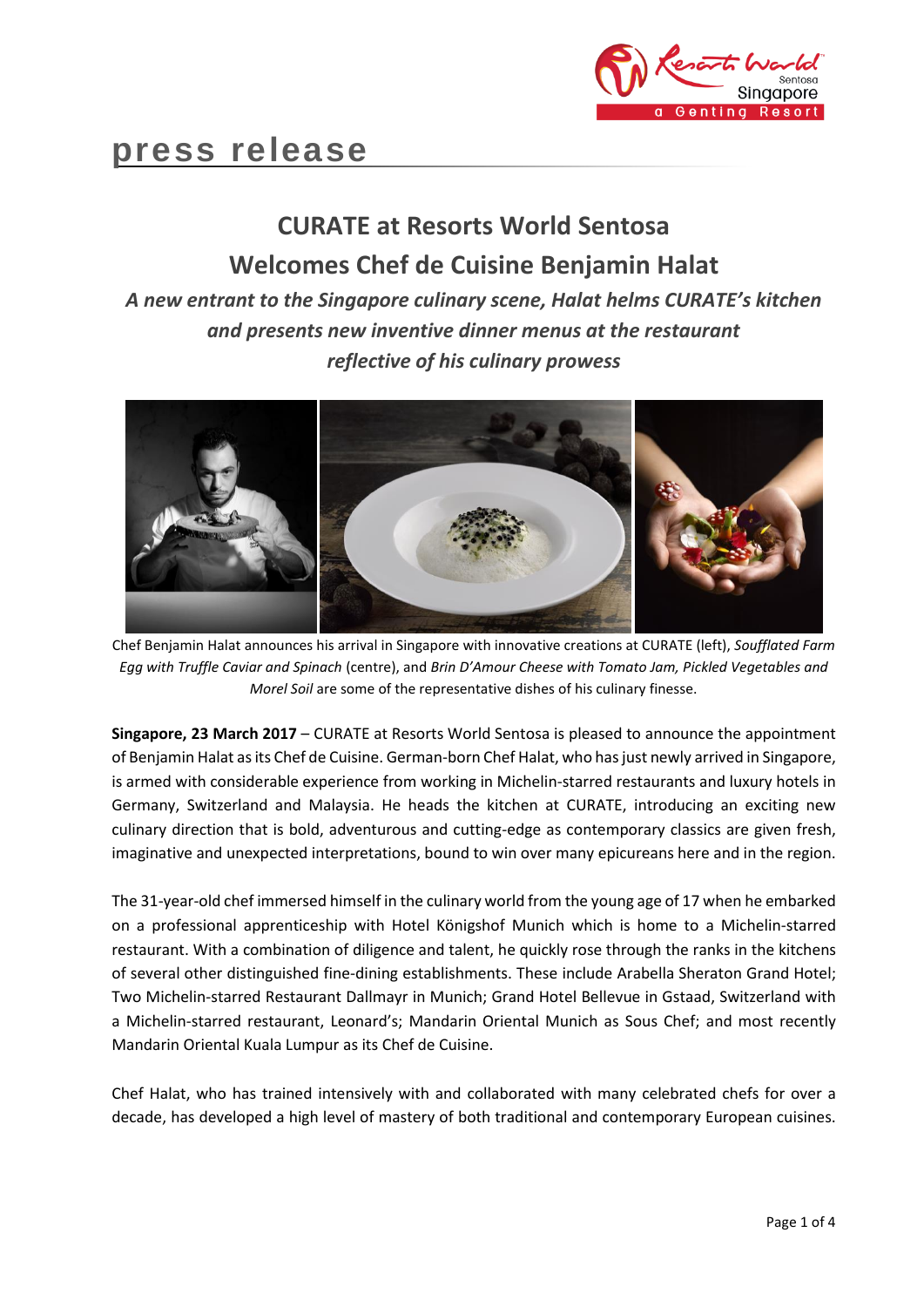He was personally mentored by Two-Michelin Star Chef Diethard Urbansky while working at Restaurant Dallmayr in Munich where he developed his strong foundations and honed his culinary finesse. His background has shaped in him a strong passion for his craft, an unwavering dedication to the highest standards of culinary excellence, as well as the innovative spirit to challenge culinary boundaries and devise new dishes. He relishes the creative process of experimenting with eastern and western ingredients, combining various flavours and textures to come up with unique, modern gastronomic delights.

The new menus that he has created for CURATE are a culmination of his strong grasp of classic and avant garde culinary techniques as well as his experiences in Europe and Asia. His creations are contemporary, freely mixing influences and ingredients from East and West, and unbridled by the need to deliver a certain cuisine style. Each of his dish is composed of a complex mix of different elements which comes together to form an enchanting piece of culinary art that delivers endless surprises to the taste buds. His cuisine also reflects his deep fascination in achieving an unforgettable umami flavour in his dishes by deploying Japanese ingredients such as miso, nori, nuka and mirin to bring forth this intriguing fifth taste. Chef Halat has also developed his own in-house technique of dry-aging beef using kombu seaweed, instead of conventional air ventilation, which has produced impeccable tenderness and excellent depth of flavour in his *Wagyu Tenderloin*, one of his standout main courses.

His new 5-course and 8-course dinner menus are inventive collections of deliciously sophisticated dishes. They both start with an exciting succession of six amuse bouches that are bound to be conversation starters. Each of the hors d'oeuvres is an exquisite surprise that will pique your senses and awaken your palate, such as the sweet pink-hued *Champagne Ama Ebi with Wasabi;* the crispy sweet-smoky petit *Chorizo Madeleine with Salted Lemon;* and the Japanese-inspired *Tuna-Nori Stone* that looks deceptively like a pebble as it sits camouflaged amidst a bed of stones in a picture of zen.

Highlights in the **5-course dinner menu (S\$158++ per person)** include fascinating creations like the *Foie Gras Gâteau with Red Port Wine Jelly and Szechuan Pepper Brioche* where the foie gras terrine is shaped like a slice of cake complete with 'frosting'*.* The *Boston Lobster in a Tomato, Ginger, and Coconut Broth*, rich with Asian influences, is deeply aromatic and enjoyable with its distinct Thai notes*.* The *Wagyu Tenderloin with Potato Churros and Bergamot Jus* is Chef Halat's take on the traditional steak and frites where the tender, juicy beef is dry-aged in-house with Japanese kombu which lends exceptional flavours to a classic dish. The beef is further lifted by the light, citrusy flavours of bergamot and accompanied by the crisp pastry snack dusted in tasty garlic powder.

His **8-course dinner menu (S\$198++ per person)** comprises an entirely different repertoire of culinary surprises including *Langoustine on Sea Salt with Broccoli, Ginger and Miso Hollandaise.* Baked on sea salt, the succulent langoustine is infused with the salt's minerality and accentuated by the delightfully creamy sauce. The *Soufflated Farm Egg with Truffle Caviar and Spinach* is a perfectly poached egg swathed in fluffy soufflé-like egg white and finished with a light parmesan foam. Other highlights include the *Pan-Seared Hokkaido Scallop with Gula Melaka, Pork Crunch and Celery;* and *Imperial Pigeon Breast encrusted with Hazelnuts, with Beetroot and Mandarin Orange on the side.* A noteworthy penultimate dish before dessert arrives is the *Brin D'Amour Cheese with Tomato Jam, Pickled Vegetables and Morel*  **Soil**, a deconstructed cheese course with the assertive umami of tomato reduction that is delightfully assembled to look like a garden from one's childhood fairy tale. Dessert is *Coconut Espuma with Passion*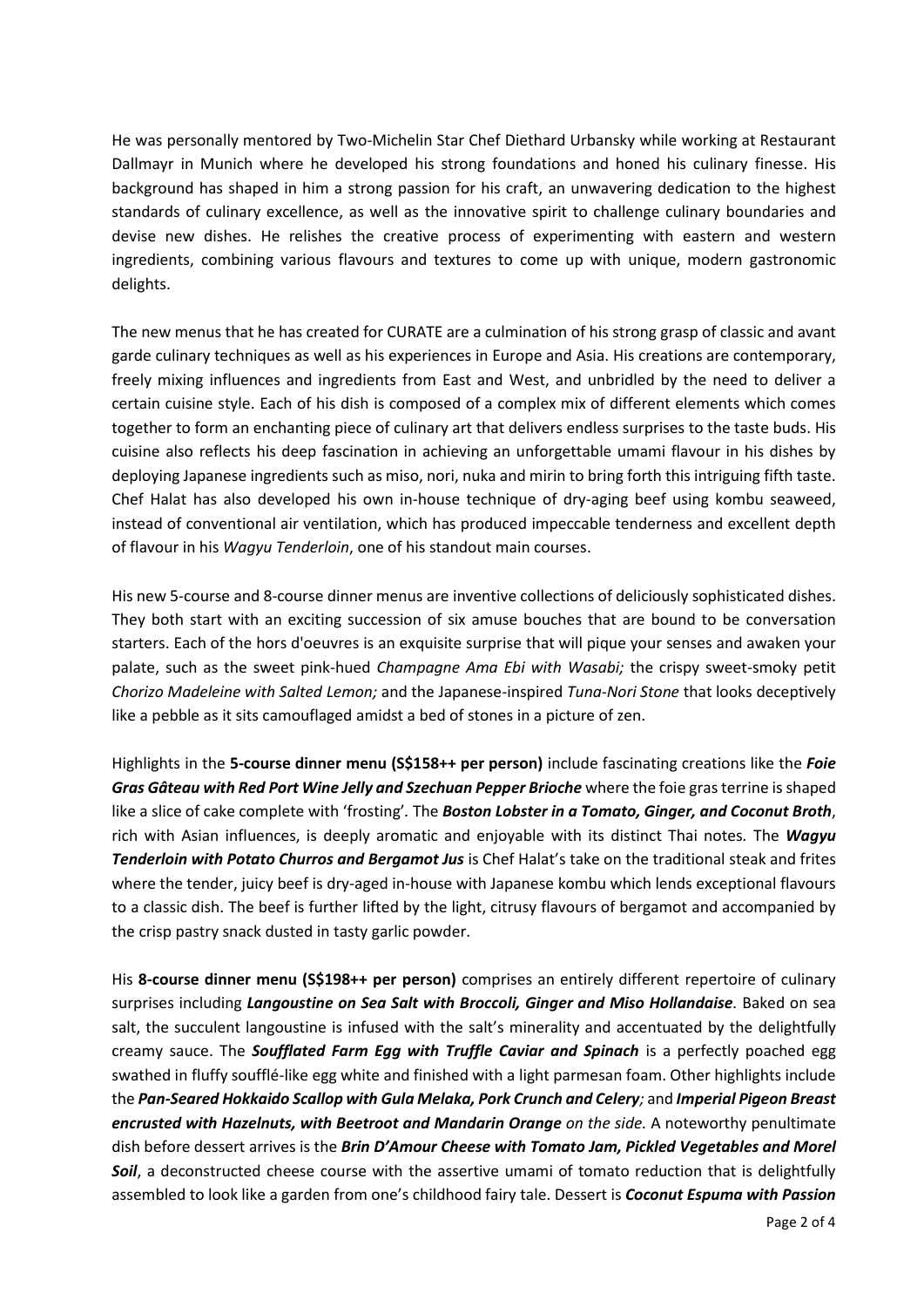*Fruit Sherbet and Sago Puff*, a light and heavenly finishing touch reminiscent of swaying palm trees on a day out at the beach.

Both dinner menus feature the irresistible *Snickers 2017* – Chef Halat's interpretation of the popular American chocolate bar – that magically combines melt-in-your-mouth hazelnut gianduja milk chocolate with lots of crunchy roasted peanuts, guaranteed to send chocolate lovers to cloud nine. Just as you think dinner is completed, the kitchen takes you on another crescendo with equally exciting petits fours such as the attention-grabbing *Dark Chocolate Cigar* infused in Cuban cigar smoke; and *Granny Smith Apple Ice Cream Pralines*.

The new CURATE menus crafted by Chef Halat promise inventive creations which challenge, tease and cajole your senses – executed from a foundation of deep knowledge, inspired by a boundless curiosity about the world. Benjamin Halat curates the best of the culinary arts and nature to bring you a truly unforgettable dining experience.

At CURATE, which is dedicated to showcasing the Michelin Star experience, Chef Halat will also be cooking alongside visiting overseas guest chefs from Michelin-starred restaurants in the popular quarterly editions of the *Art at Curate* dining series.

CURATE is located on Level 1 of The Forum at Resorts World Sentosa. The restaurant is open for dinner from Tuesday to Saturday, 6.30pm to 10.30pm. For reservations, please call **+65 6577 7288** or email **[curate@RWSentosa.com](mailto:curate@RWSentosa.com)**.

- Ends -